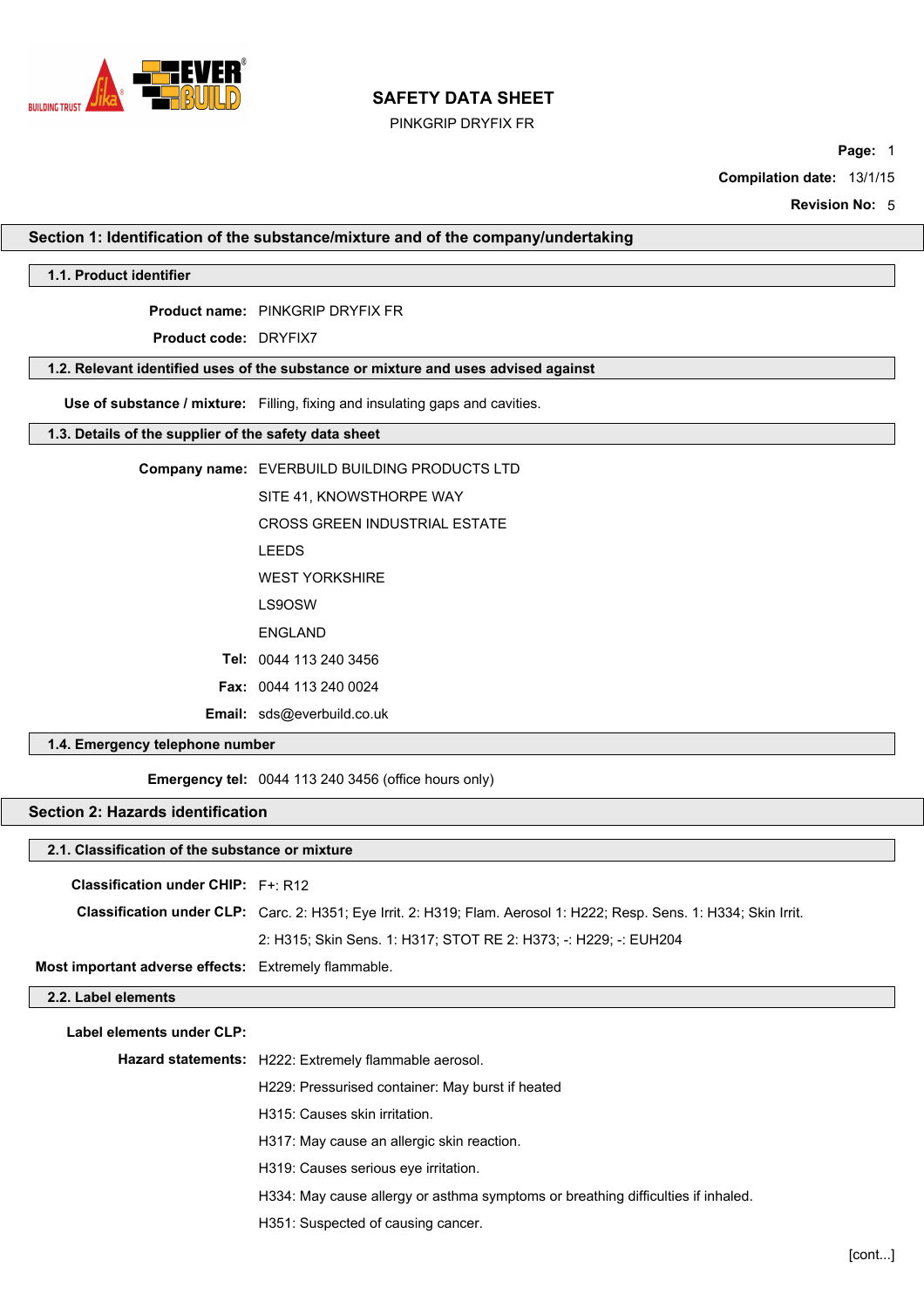#### PINKGRIP DRYFIX FR

H373: May cause damage to organs through prolonged or repeated exposure.

EUH204: Contains isocyanates. May produce an allergic reaction.

**Signal words:** Danger

**Hazard pictograms:** GHS02: Flame

GHS07: Exclamation mark

GHS08: Health hazard



Precautionary statements: P211: Do not spray on an open flame or other ignition source.

P251: Pressurized container: Do not pierce or burn, even after use.

P260: Do not breathe vapours.

P280: Wear.

P304+341: IF INHALED: If breathing is difficult, remove victim to fresh air and keep at rest in a position comfortable for breathing.

P305+351+338: IF IN EYES: Rinse cautiously with water for several minutes. Remove

contact lenses, if present and easy to do. Continue rinsing.

P281: Use personal protective equipment as required.

P302+352: IF ON SKIN: Wash with plenty of soap and water.

P308+313: IF exposed or concerned: Get medical advice/attention.

P363: Wash contaminated clothing before reuse.

P405: Store locked up.

P410+412: Protect from sunlight. Do not expose to temperatures exceeding 50 °C.

P501: Dispose of contents/container to in accordance with local/national regulations.

**Label elements under CHIP:**

**Hazard symbols:** Extremely flammable.



**Risk phrases:** R12: Extremely flammable. **Safety phrases:** S2: Keep out of the reach of children. S46: If swallowed, seek medical advice immediately and show this container or label. S51: Use only in well-ventilated areas. **Precautionary phrases:** Contains isocyanates. See information supplied by the manufacturer. Pressurized container: protect from sunlight and do not expose to temperatures exceeding 50°C. Do not pierce or burn, even after use. Do not spray on a naked flame or any incandescent material. Keep away from sources of ignition - No smoking. Keep out of the reach of children.

**Page:** 2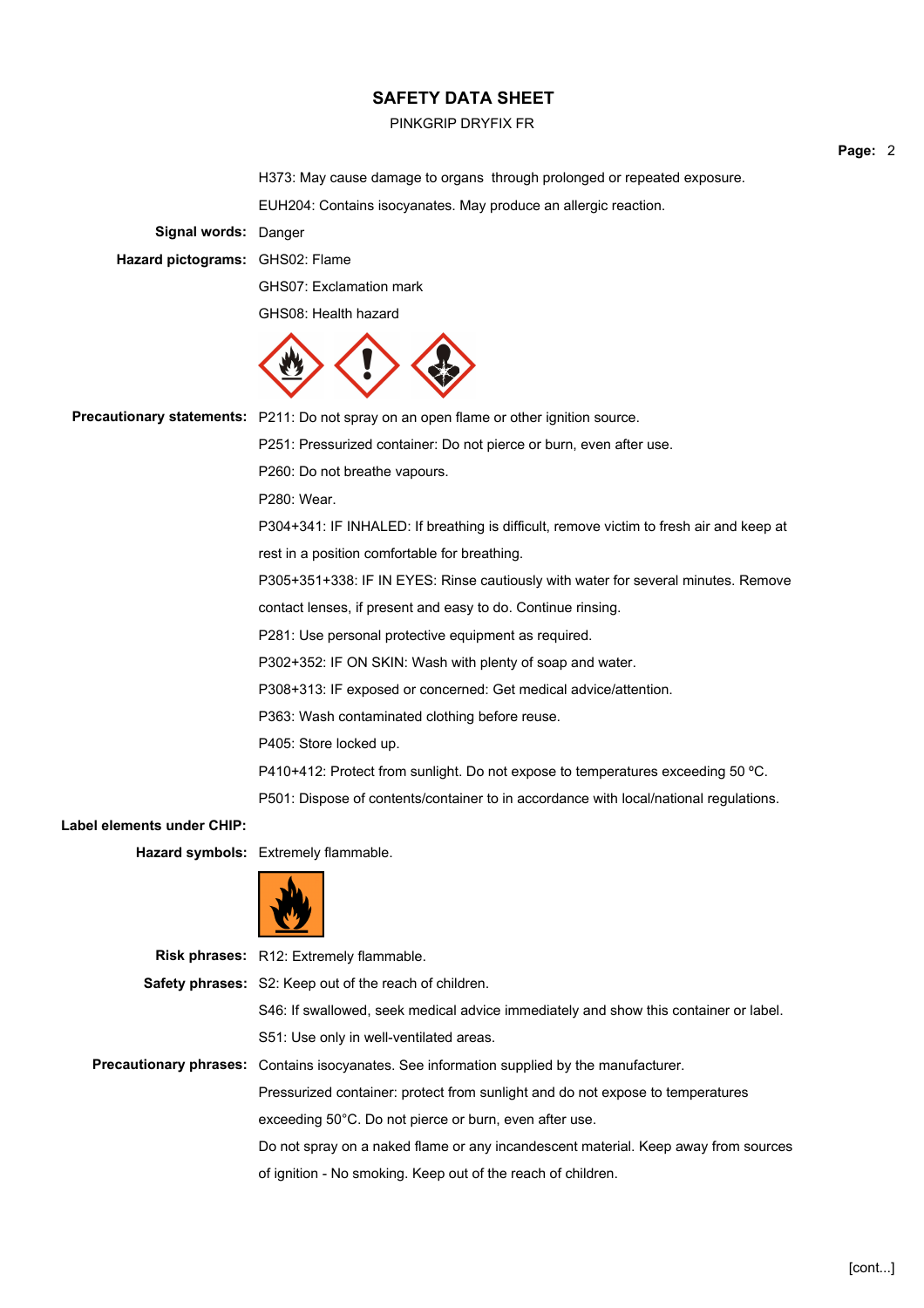## PINKGRIP DRYFIX FR

#### **2.3. Other hazards**

**Other hazards:** In use, may form flammable / explosive vapour-air mixture.

**PBT:** This product is not identified as a PBT/vPvB substance.

#### **Section 3: Composition/information on ingredients**

## **3.2. Mixtures**

#### **Hazardous ingredients:**

## DIMETHYL ETHER

| <b>EINECS</b> | CAS      | <b>CHIP Classification</b>                                            | CLP Classification                  | Percent |
|---------------|----------|-----------------------------------------------------------------------|-------------------------------------|---------|
| 204-065-8     | 115-10-6 | $F +: R12$<br>Substance with a Community<br>workplace exposure limit. | Flam. Gas 1: H220; Press. Gas: H280 | 10-30%  |

#### PROPANE

| 200-827-9 | 74-98-6 | $F +: R12$                 | Flam. Gas 1: H220: Press. Gas: H280 | 10-30% |
|-----------|---------|----------------------------|-------------------------------------|--------|
|           |         | Substance with a Community |                                     |        |
|           |         | workplace exposure limit.  |                                     |        |

#### ISOBUTANE

| 200-857-2 | 75-28-5 | $F +: R12$                 | Flam. Gas 1: H220; Press. Gas: H280 | 10-30% |
|-----------|---------|----------------------------|-------------------------------------|--------|
|           |         | Substance with a Community |                                     |        |
|           |         | workplace exposure limit.  |                                     |        |

## TRIS(2-CHLORO-1-METHYLETHYL)PHOSPHATE

| 13674-84-5 | Xn: R22: Xi: R37 | Acute Tox. 4: H302 | 10-30% |
|------------|------------------|--------------------|--------|
|            |                  |                    |        |

#### **Non-classified ingredients:**

#### DIPHENYLMETHANEDIISOCYANATE, ISOMERES AND HOMOLOGUES

| <b>EINECS</b> | CAS        | <b>CHIP Classification</b><br><b>CLP Classification</b> |                                                                                                                                                                   | Percent |
|---------------|------------|---------------------------------------------------------|-------------------------------------------------------------------------------------------------------------------------------------------------------------------|---------|
| 500-079-6     | 32055-14-4 | -                                                       | Skin Irrit. 2: H315; Resp. Sens. 1:<br>H334; Carc. 2: H351; Skin Sens. 1:<br>H317; Eye Irrit. 2: H319; Acute Tox. 4:<br>H332; STOT SE 3: H335; STOT RE 2:<br>H373 | 10-30%  |

## **Section 4: First aid measures**

#### **4.1. Description of first aid measures**

**Skin contact:** Remove all contaminated clothes and footwear immediately unless stuck to skin.

Drench the affected skin with running water for 10 minutes or longer if substance is still

on skin. Consult a doctor. Remove/soften cured foam from skin with petroleum jelly or

via constant softening with hot soapy water

**Eye contact:** Bathe the eye with running water for 15 minutes. Consult a doctor.

**Ingestion:** Wash out mouth with water. Do not induce vomiting. Consult a doctor.

**Page:** 3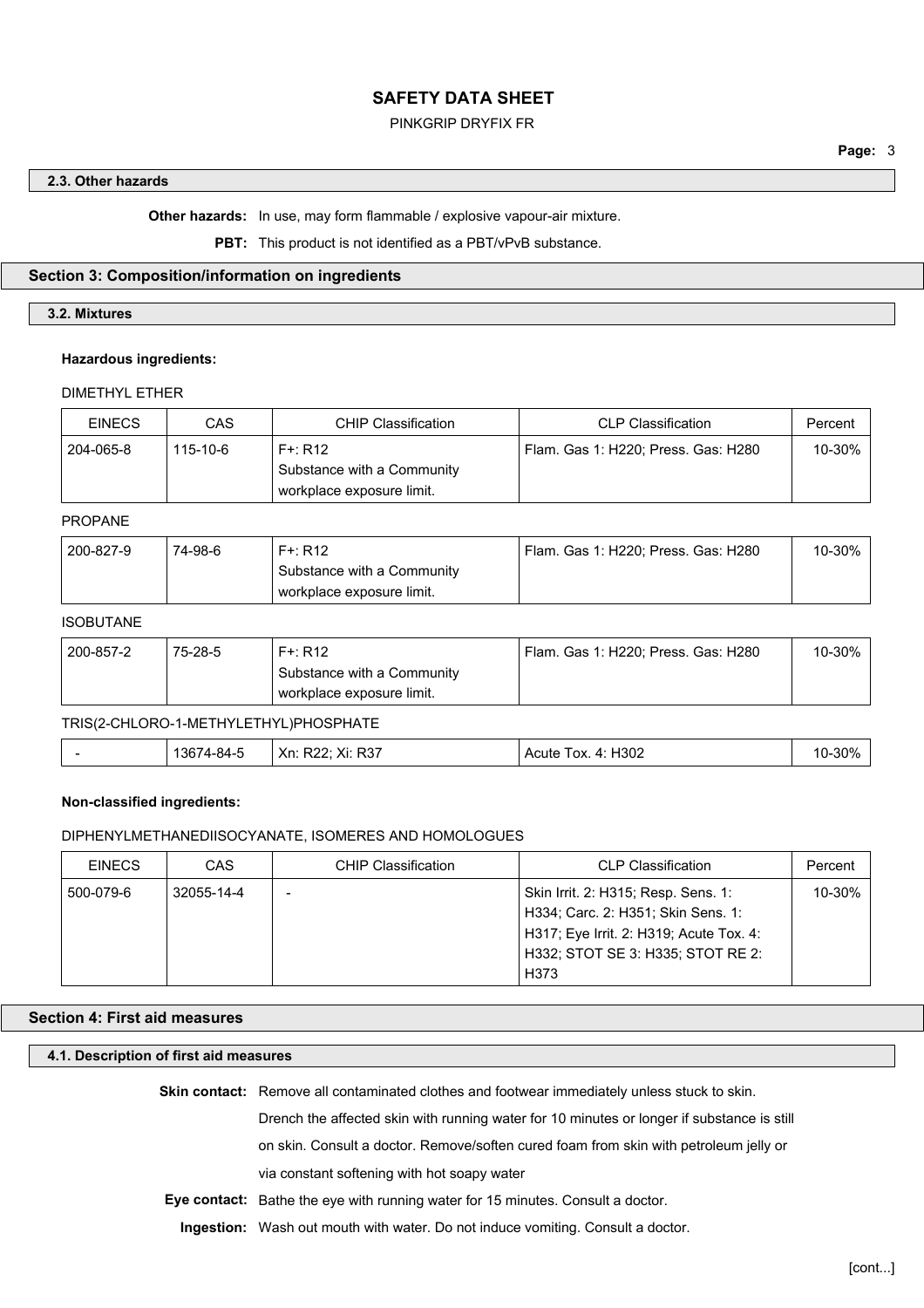#### PINKGRIP DRYFIX FR

**Page:** 4

**Inhalation:** Remove casualty from exposure ensuring one's own safety whilst doing so. If symptoms

persist seek medical advice.

#### **4.2. Most important symptoms and effects, both acute and delayed**

**Skin contact:** There may be irritation and redness at the site of contact.

**Eye contact:** There may be irritation and redness. The eyes may water profusely.

**Ingestion:** There may be soreness and redness of the mouth and throat. Nausea and stomach

pain may occur. There may be vomiting.

**Inhalation:** There may be irritation of the throat with a feeling of tightness in the chest.

#### **4.3. Indication of any immediate medical attention and special treatment needed**

## **Section 5: Fire-fighting measures**

#### **5.1. Extinguishing media**

**Extinguishing media:** Alcohol or polymer foam. Carbon dioxide. Dry chemical powder. Use water spray to cool containers. Do not use water jet.

#### **5.2. Special hazards arising from the substance or mixture**

) mixture. Vapour may travel considerable distance to source of ignition and flash back. **Exposure hazards:** Extremely flammable. In combustion emits toxic fumes. Forms explosive air-vapour Heated containers may increase in pressure and burst.

#### **5.3. Advice for fire-fighters**

**Advice for fire-fighters:** Wear self-contained breathing apparatus. Wear protective clothing to prevent contact

with skin and eyes. Cool containers at risk with water spray jet.

## **Section 6: Accidental release measures**

#### **6.1. Personal precautions, protective equipment and emergency procedures**

**Personal precautions:** Refer to section 8 of SDS for personal protection details. If outside do not approach from downwind. If outside keep bystanders upwind and away from danger point. Mark out the contaminated area with signs and prevent access to unauthorised personnel. Turn leaking containers leak-side up to prevent the escape of liquid. Eliminate all sources of ignition.

#### **6.2. Environmental precautions**

**Environmental precautions:** Do not discharge into drains or rivers. Contain the spillage using bunding.

#### **6.3. Methods and material for containment and cleaning up**

**Clean-up procedures:** Clean-up should be dealt with only by qualified personnel familiar with the specific substance. Do not use equipment in clean-up procedure which may produce sparks. Allow product to solidify and remove it by mechanical means. Remove uncured foam with acetone Take up residues with absorbent material (e.g. sand, vermiculite). Transfer to a closable, labelled salvage container for disposal by an appropriate method.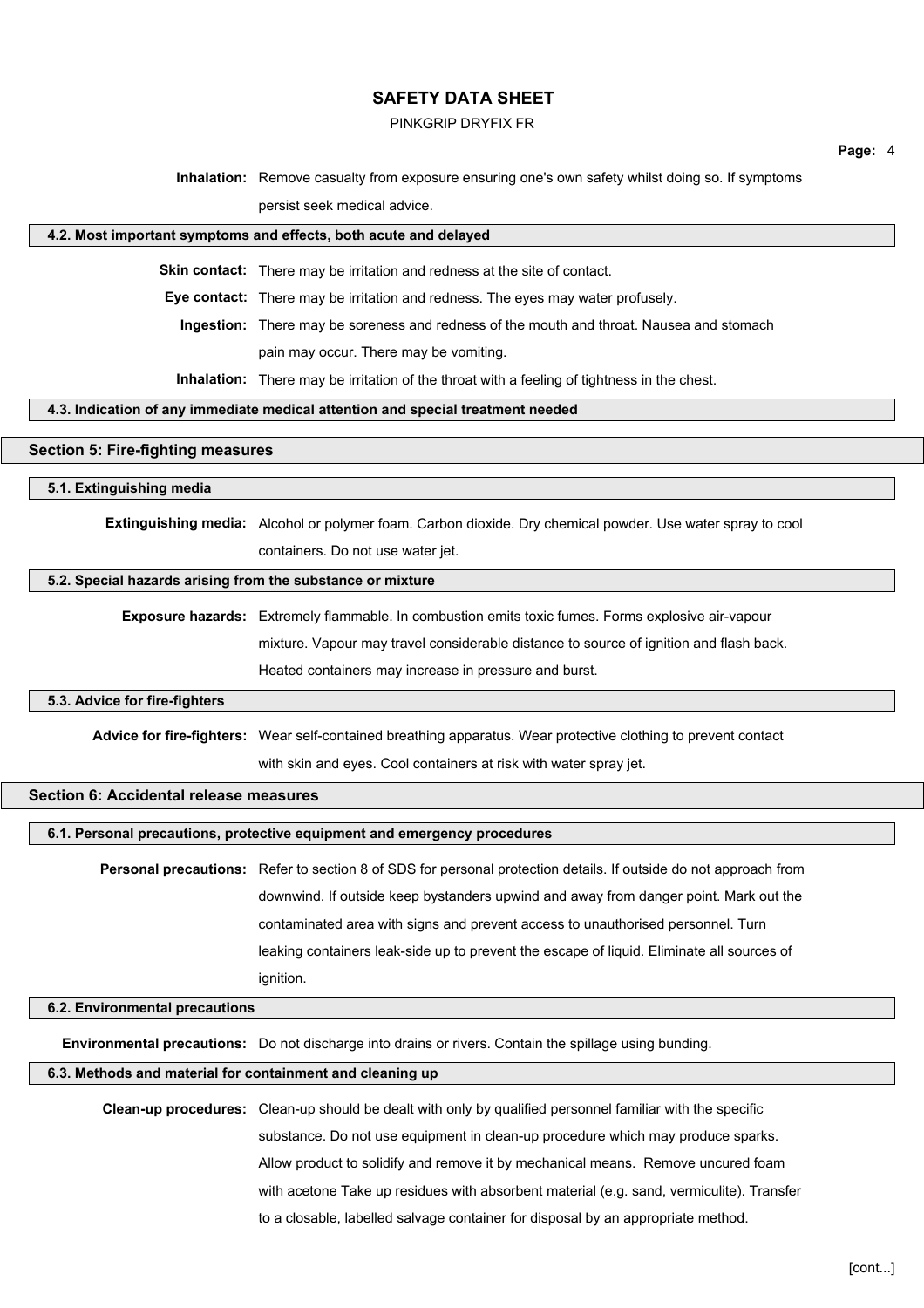PINKGRIP DRYFIX FR

**Page:** 5

## **6.4. Reference to other sections**

## **Section 7: Handling and storage**

## **7.1. Precautions for safe handling**

**Handling requirements:** Avoid direct contact with the substance. Ensure there is sufficient ventilation of the area. Do not handle in a confined space. Avoid the formation or spread of mists in the air. Smoking is forbidden. Use non-sparking tools.

#### **7.2. Conditions for safe storage, including any incompatibilities**

| Storage conditions: Store in cool, well ventilated area. Keep container tightly closed. Keep away from |
|--------------------------------------------------------------------------------------------------------|
| sources of ignition. Prevent the build up of electrostatic charge in the immediate area.               |
| Ensure lighting and electrical equipment are not a source of ignition. Store in original               |
| containers between +5 and +25 °C. Storage outside these paramaters will dramatically                   |
| reduce shelf life and invalidates all product warranties.                                              |
|                                                                                                        |

)

**Suitable packaging:** Must only be kept in original packaging.

**7.3. Specific end use(s)**

## **Section 8: Exposure controls/personal protection**

#### **8.1. Control parameters**

## **Hazardous ingredients:**

#### **DIMETHYL ETHER**

## **Workplace exposure limits: Respirable dust**

| State            | 8 hour TWA | 15 min. STEL | 8 hour TWA               | 15 min. STEL |
|------------------|------------|--------------|--------------------------|--------------|
| UK               | 766 mg/m3  | 958 mg/m3    | $\overline{\phantom{0}}$ |              |
| <b>PROPANE</b>   |            |              |                          |              |
| UK               | 1800 mg/m3 | 7200 mg/m3   | $\overline{\phantom{0}}$ |              |
| <b>ISOBUTANE</b> |            |              |                          |              |
| UK               | 2400 mg/m3 | 9600 mg/m3   | -                        |              |

#### **DNEL/PNEC Values**

**DNEL / PNEC** No data available.

**8.2. Exposure controls**

| <b>Engineering measures:</b> Ensure there is sufficient ventilation of the area. Ensure lighting and electrical         |
|-------------------------------------------------------------------------------------------------------------------------|
| equipment are not a source of ignition.                                                                                 |
| <b>Respiratory protection:</b> Gas/vapour filter, type A: organic vapours (EN141). must be worn if vapour concentration |
| is above OES or if ventilation is poor Self-contained breathing apparatus must be                                       |
| available in case of emergency.                                                                                         |
| <b>Hand protection:</b> Impermeable gloves. Butyl gloves. Change gloves regularly to prevent permeability.              |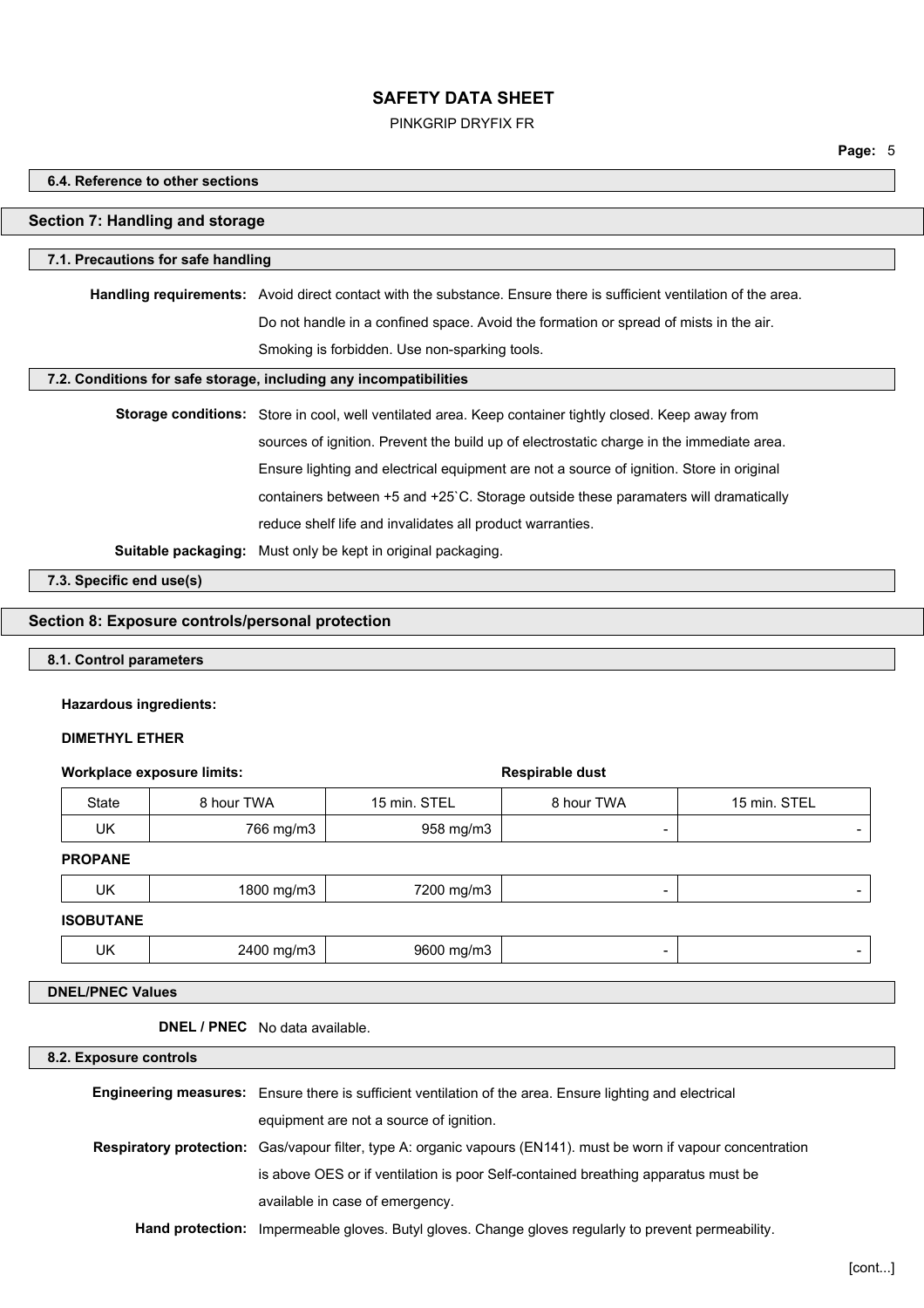#### PINKGRIP DRYFIX FR

**Page:** 6

**Eye protection:** Safety glasses. Ensure eye bath is to hand.

**Skin protection:** Impermeable protective clothing.

## **Section 9: Physical and chemical properties**

## **9.1. Information on basic physical and chemical properties**

**State:** Aerosol

**Colour:** Pink

**Odour:** Barely perceptible odour

**Solubility in water:** Reacts with water.

**Flash point°C:** -4

**9.2. Other information**

**Other information:** No data available.

# **Section 10: Stability and reactivity**

**10.1. Reactivity**

**Reactivity:** Stable under recommended transport or storage conditions.

**10.2. Chemical stability**

) **Chemical stability:** Stable under normal conditions. Stable at room temperature.

#### **10.3. Possibility of hazardous reactions**

**Hazardous reactions:** Because of the high vapour pressure, containers are liable to burst if temperature rises.

Formation of explosive gas/air mixtures.

**10.4. Conditions to avoid**

**Conditions to avoid:** Heat. Hot surfaces. Sources of ignition. Flames.

**10.5. Incompatible materials**

**Materials to avoid:** Strong oxidising agents. Strong acids.

## **10.6. Hazardous decomposition products**

**Haz. decomp. products:** In combustion emits toxic fumes of carbon dioxide / carbon monoxide. In combustion

emits toxic fumes of hydrogen cyanide.

#### **Section 11: Toxicological information**

## **11.1. Information on toxicological effects**

**Toxicity values:** No data available.

**Symptoms / routes of exposure**

**Skin contact:** There may be irritation and redness at the site of contact.

**Eye contact:** There may be irritation and redness. The eyes may water profusely.

**Ingestion:** There may be soreness and redness of the mouth and throat. Nausea and stomach

pain may occur. There may be vomiting.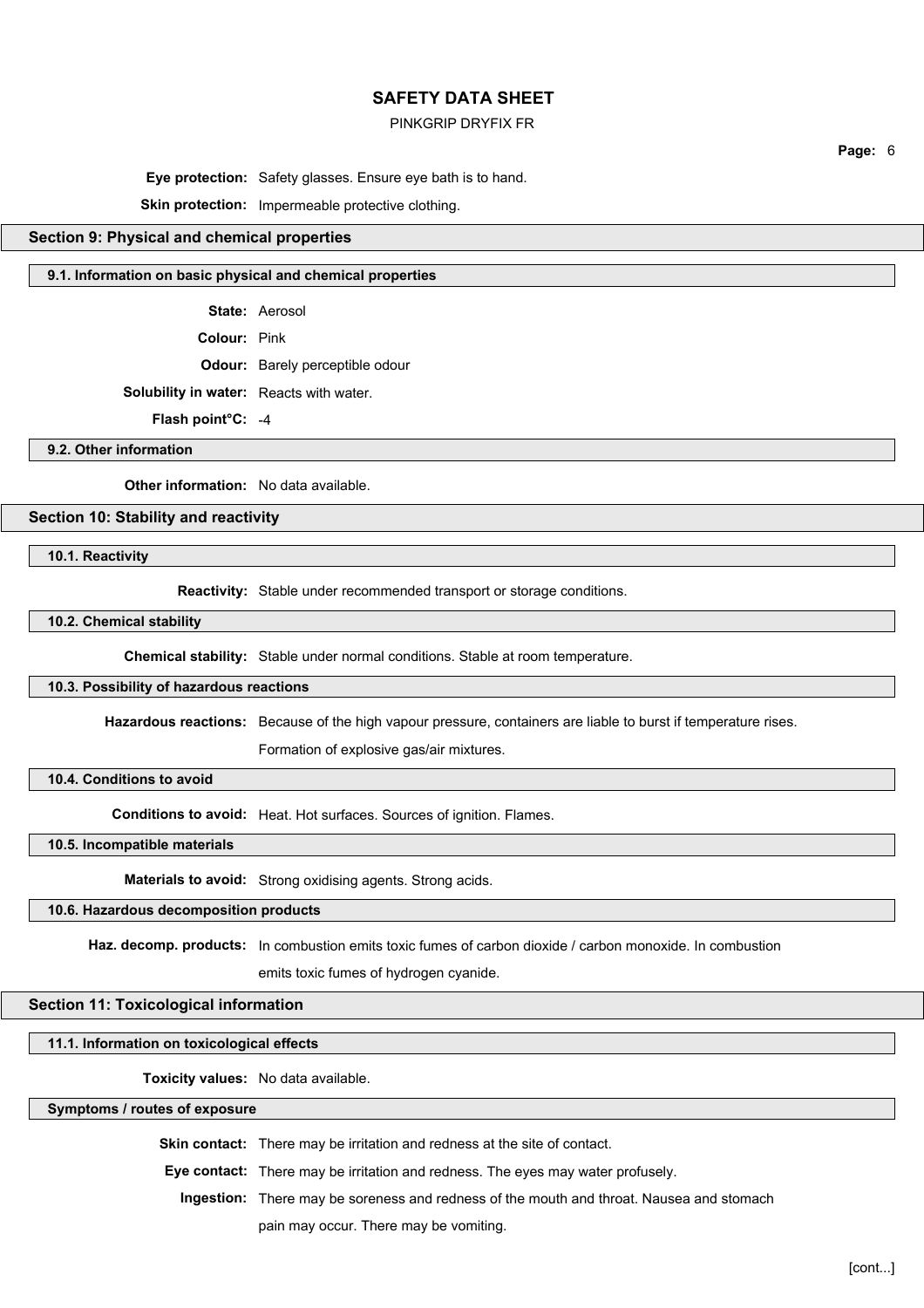## PINKGRIP DRYFIX FR

**Page:** 7

**Inhalation:** There may be irritation of the throat with a feeling of tightness in the chest.

## **Section 12: Ecological information**

**12.1. Toxicity**

**Ecotoxicity values:** No data available.

## **12.2. Persistence and degradability**

**Persistence and degradability:** No data available.

## **12.3. Bioaccumulative potential**

**Bioaccumulative potential:** No data available.

**12.4. Mobility in soil**

**Mobility:** No data available.

#### **12.5. Results of PBT and vPvB assessment**

**PBT identification:** This product is not identified as a PBT/vPvB substance.

## **12.6. Other adverse effects**

**Other adverse effects:** No data available.

## **Section 13: Disposal considerations**

#### **13.1. Waste treatment methods**

|                             | <b>Disposal operations:</b> Waste material code (91/689/EEC, Council Decision 2001/118/EC, O.J L47 of    |  |
|-----------------------------|----------------------------------------------------------------------------------------------------------|--|
|                             | 16/2/2002): 08 05 01 (waste isocyanates)                                                                 |  |
| Waste code number: 16 05 04 |                                                                                                          |  |
|                             | Disposal of packaging: Waste material code packaging (91/689/EEC); Council decision 2001/118/EC, O.J L47 |  |
|                             | of 16/2/2001) 15 01 10 (packaging containing residues of or contaminated by                              |  |
|                             | dangerous substances)                                                                                    |  |
|                             | NID. The correlational control descend to the procedule control of a structure to putter of              |  |

)

**NB:** The user's attention is drawn to the possible existence of regional or national regulations regarding disposal.

## **Section 14: Transport information**

**14.1. UN number**

**UN number:** UN1950

## **14.2. UN proper shipping name**

**Shipping name:** AEROSOLS

**14.3. Transport hazard class(es)**

**Transport class:** 2

# **14.4. Packing group**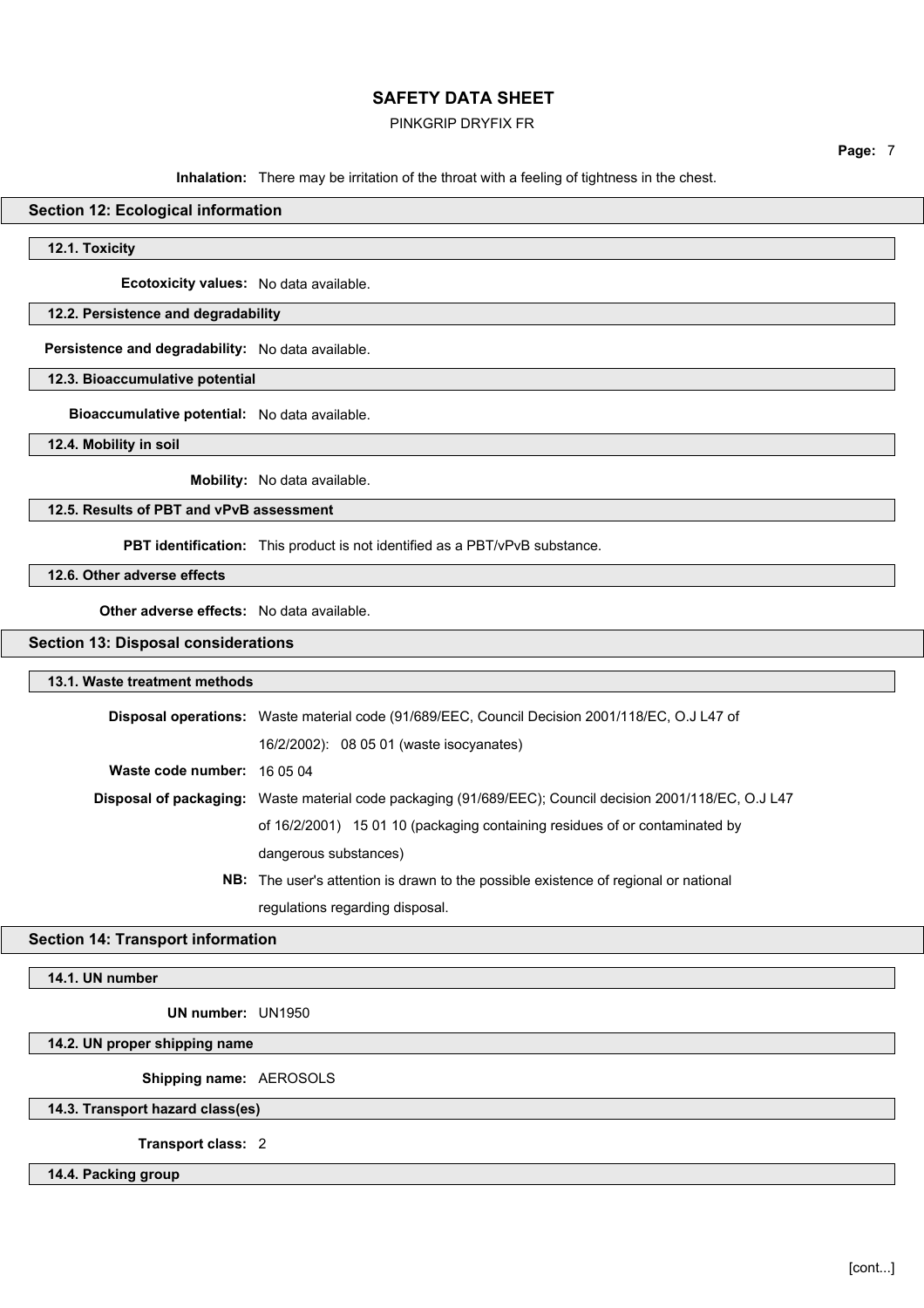PINKGRIP DRYFIX FR

## **14.5. Environmental hazards**

#### **Environmentally hazardous:** No **Marine pollutant:** No

**14.6. Special precautions for user**

## **Section 15: Regulatory information**

**15.1. Safety, health and environmental regulations/legislation specific for the substance or mixture**

# **15.2. Chemical Safety Assessment**

**Chemical safety assessment:** A chemical safety assessment has not been carried out for the substance or the mixture by the supplier.

## **Section 16: Other information**

#### **Other information**

| Other information: This safety data sheet is prepared in accordance with Commission Regulation (EU) No                               |
|--------------------------------------------------------------------------------------------------------------------------------------|
| 453/2010.                                                                                                                            |
| * indicates text in the SDS which has changed since the last revision.                                                               |
| Phrases used in s.2 and s.3: EUH204: Contains isocyanates. May produce an allergic reaction.                                         |
| H220: Extremely flammable gas.                                                                                                       |
| H222: Extremely flammable aerosol.                                                                                                   |
| H229: Pressurised container: May burst if heated                                                                                     |
| H302: Harmful if swallowed.                                                                                                          |
| H315: Causes skin irritation.                                                                                                        |
| H317: May cause an allergic skin reaction.                                                                                           |
| H319: Causes serious eye irritation.                                                                                                 |
| H332: Harmful if inhaled.                                                                                                            |
| H334: May cause allergy or asthma symptoms or breathing difficulties if inhaled.                                                     |
| H335: May cause respiratory irritation.                                                                                              |
| H351: Suspected of causing cancer <state conclusively="" exposure="" if="" is="" it="" of="" proven<="" route="" th=""></state>      |
| that no other routes of exposure cause the hazard>.                                                                                  |
| H373: May cause damage to organs <or affected,="" all="" if="" known="" organs="" state=""> through</or>                             |
| prolonged or repeated exposure <state conclusively="" exposure="" if="" is="" it="" of="" proven="" route="" th="" that<=""></state> |
| no other routes of exposure cause the hazard>.                                                                                       |
| R12: Extremely flammable.                                                                                                            |
| R22: Harmful if swallowed.                                                                                                           |
| R37: Irritating to respiratory system.                                                                                               |
| Legend to abbreviations: PNEC = predicted no effect level                                                                            |
| DNEL = derived no effect level                                                                                                       |
| $LD50$ = median lethal dose                                                                                                          |
| LC50 = median lethal concentration                                                                                                   |
| EC50 = median effective concentration                                                                                                |